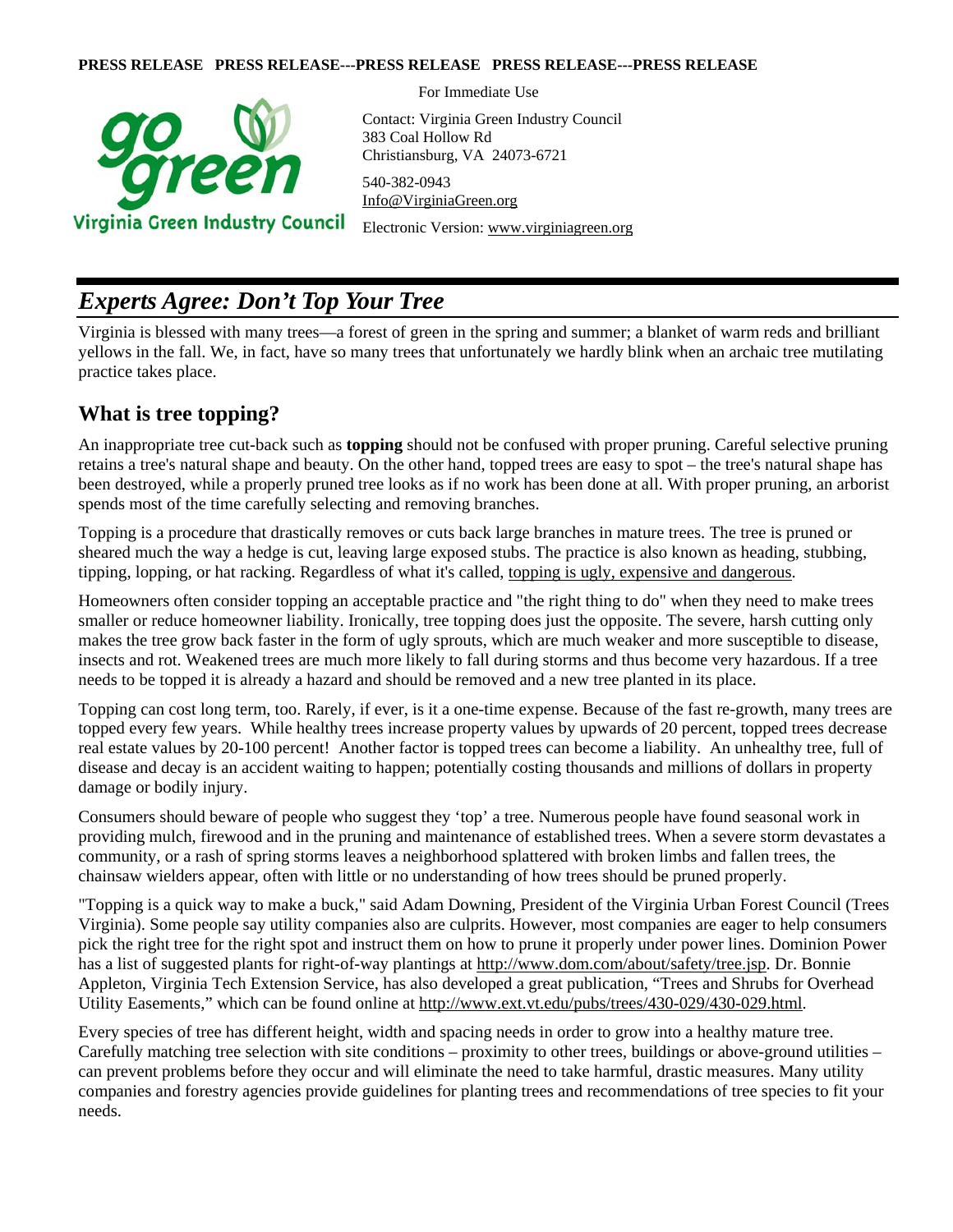Lin Diacont, President of the Virginia Green Industry Council, says "You have the ability – and the responsibility – to prevent future problems by applying the practice of the right tree in the right place." With the right selection, proper annual trimming, adequate water and mulching, these suggested trees will increase property value, reduce heating and air-conditioning costs and provide a natural habitat for birds and small animals. Trees are a long-term investment.

As Virginians, we are blessed to have plentiful trees that provide us with beauty, shade, a sanctuary for birds and small animals, and keep our air cleaner and reduce energy needs. And, as consumers, we have the power to squash the topping practice before more uninformed people with chainsaws kill off our cherished trees. For additional information on "Experts Agree: Don't Top Trees," call 1-866-VATREES or visit [www.TreesVirginia.org](http://www.treesvirginia.org/) Trees Virginia, also known as the Virginia Urban Forest Council, is a non-profit organizations dedicated to stewardship of the Commonwealth's urban and community trees.

Together – whether consumer or Industry professional – let's count instead of murder our blessings, Virginia's trees.

The Go Green column is brought to you by the Virginia Green Industry Council and the Virginia Department of Agriculture and Consumer Services.

**About the Author:** Jeff Miller, founder of Horticulture Management Associates LLC, serves as the Executive Director for the VA Green Industry Council, www.virginiagardening.com. Contributing a diverse background of nursery, greenhouse and landscape experience, Miller challenges all to 'GoGreen'. Contact him at 540-382-0943 or email [info@VirginiaGreen.org](mailto:info@VirginiaGreen.org) . Together, let's 'GoGreen'!

**Sidebars**:

## **Tree Topping Myths**

#### **People top trees for many reasons, all of them connected to falsehoods and misconceptions.**

**Myth**: Topping a tree will reduce storm damage and make the tree easier to maintain.

**Truth**: Topped trees can regain their original height in as fast as 2 years. The fast growing, extremely long and loosely attached shoots caused by topping may be more susceptible to breakage and storm damage. Ultimately, a topped tree requires more attention in the future than a properly pruned tree.

#### **Myth:** Topping invigorates a tree.

**Truth:** Topping immediately injures a tree and starts it on a downward spiral. Topping wounds expose the tree to decay and invasion from insects and disease. Also, the loss of foliage starves the tree, which weakens the roots, reducing the tree's structural strength. While a tree may survive topping, its life span will be significantly reduced.

**Myth:** Topped trees will add value to your property.

**Truth:** Topped trees lack natural beauty and may reduce your property values. Also, a topped tree can become hazardous and cause property damage, making it a liability.

## **There is a Better Way: Alternatives to Topping**

As a homeowner, you must educate yourself and make wise choices to protect your home and property – including your trees. A tree is a valuable asset. As a long-term investment, trees require careful decisions and the occasional advice and service of a professional. Here's what you can do to protect your trees:

- Hire only competent, insured and certified tree care professionals.
- When seeking a tree service, check the company's topping policy. If they say top, don't let them near your trees.
- Find out if the individual or company carries professional certification, particularly through the International Society of Arboriculture (ISA). The ISA conducts extensive courses and certifies those who pass an industrybased exam.
- Most importantly, never let yourself be pressured by bargains. The old saying, "you get what you pay for"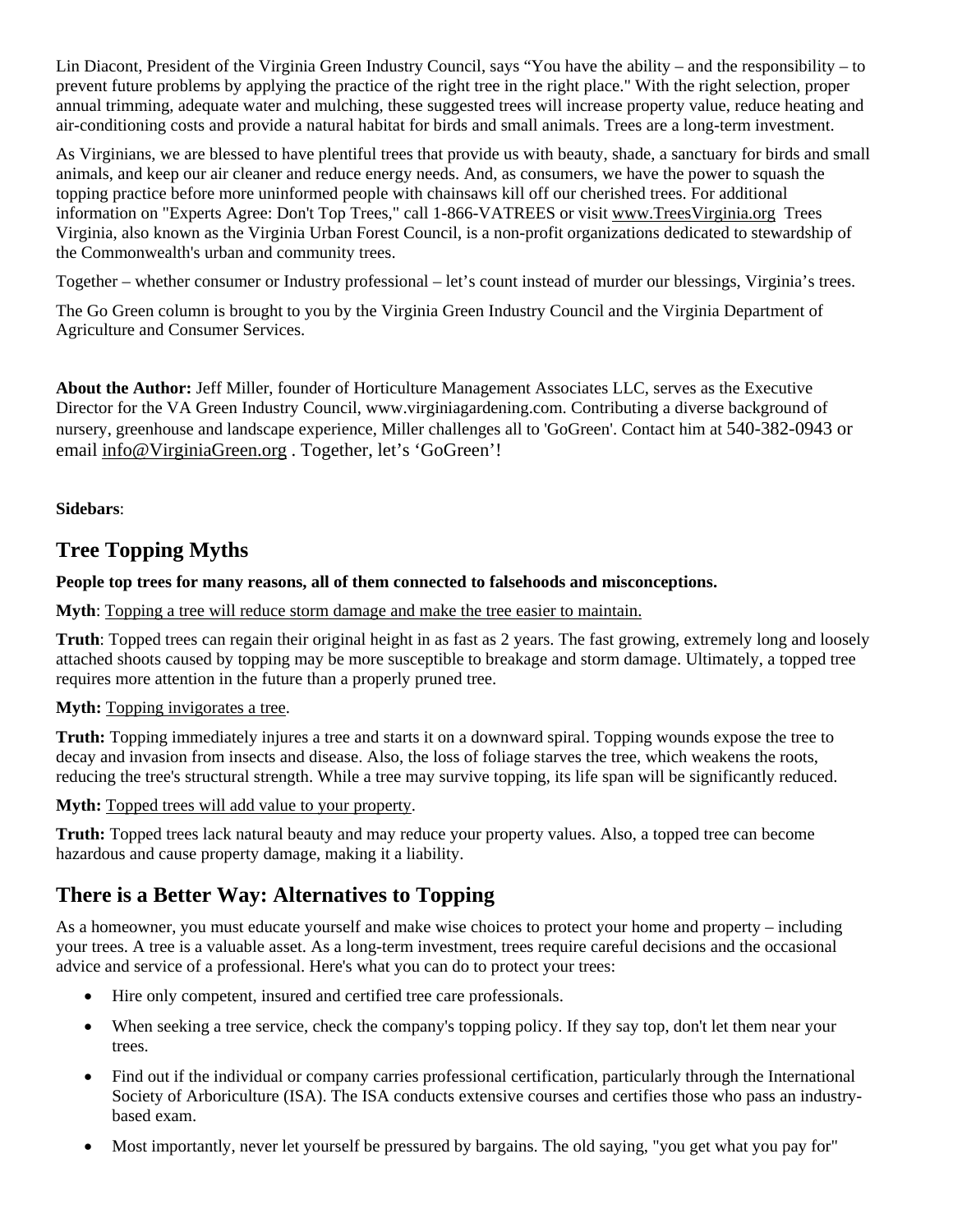truly applies here.

### **Information Resources**

For more information about caring for your trees, and more detail about proper tree pruning and tree selection, contact the organizations below:

Virginia Urban Forest Council, 1-866-TREESVA, [www.TreesVirginia.org](http://www.treesvirginia.org/) 

Mid-Atlantic Chapter-International Society of Arboriculture (MAC-ISA), (703)753.0499,<http://www.mac-isa.org/>

International Society of Arboriculture (ISA), 217-355-9411, [www.isa-arbor.com](http://www.isa-arbor.com/)

Tree Care Industry Association, 603-314-5380, [www.natlarb.com](http://www.natlarb.com/)

National Arbor Day Foundation, 402-474-5655, [www.arborday.org](http://www.arborday.org/) 

Virginia Cooperative Extension, <http://www.ext.vt.edu/resources/>click on Commercial, Greenhouse, Nursery & Landscape button, then click on "Trees for Special Situations"

*Background information for this article was provided by Trees Virginia, the Virginia Cooperative Extension Service,, the Virginia Nursery & Landscape Association and Jeff Miller, Virginia Certified Horticulturist and Executive Director of the Virginia Green Industry Council.* 

*The Virginia Green Industry Council is the voice of the horticulture industry in the Commonwealth and is dedicated to enhancing the beauty of the state's environment, the well-being of our citizens, improving our state's economy, and improving the health and wellness for everyone in Virginia. The Council is made up of providers and consumers of horticultural products and services. The Council works to provide public and industry education, environmental guidelines and other information that will keep Virginia green and growing. For more information, visit www.virginiagreen.org; 540-382-0943; FAX: 540-382-2716; E-mail:info@virginiagreen.org* 

#### **Editors Note: Contact the VGIC Office for high resolutions versions these photos included below.**

540-382-0943, [info@VirginiaGreen.org](mailto:info@VirginiaGreen.org)